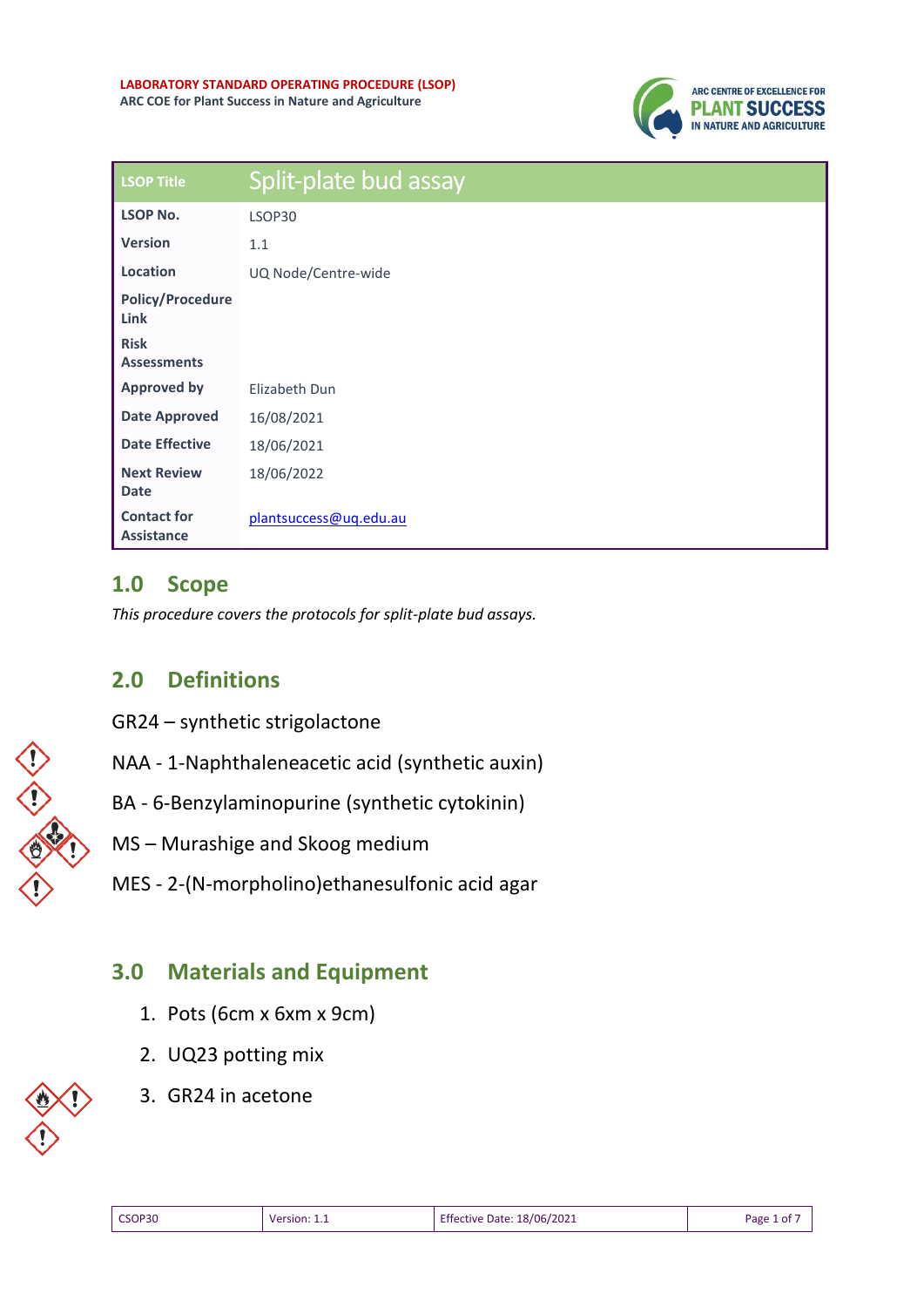4. NAA and BA in 100% ethanol



- 5. AM Media (0.5% Sucrose, 1.15g MS Salts and 0.25g MES per 500ml bottle; pH 5.9, 5g agar).
- 6. 500mL Schott bottles
- 7. Autoclave
- 8. Square Plates (10cm x 10cm)
- 9. Laminar Flow
- 10. Scalpel
- 11. Spatula
- 12. Micropipette & Tips
- 13. Razor blade
- 14. Tweezers
- 15. Digital callipers
- 16. Camera

### **4.0 Prescribed Actions**

#### Plant Material, Growth Conditions and Hormone Treatments

1. Sow seeds 4 or 5 per pot (6cm x 6cm x9 cm) in UQ23 potting mix and place in growth cabinet at 22°C with a photoperiod of 18hrs.

*NB: Number of plants required was generally calculated as 12 x treatment groups + 10% extra. More may be required for mutants with poor germination.*

2. For hormone treatments dissolve GR24 in acetone and NAA and BA in 100% ethanol. The concentration of stock hormone treatment is calculated using the final volume of  $36cm<sup>3</sup>$  for the agar block and injection volumes of 20µL for NAA and 40µL for GR24 and BA.

*NB: A new stock solution of 100mM NAA was prepared for each experiment and 10mM stock solutions were used to prepared treatment stocks of GR24 and BA.* 

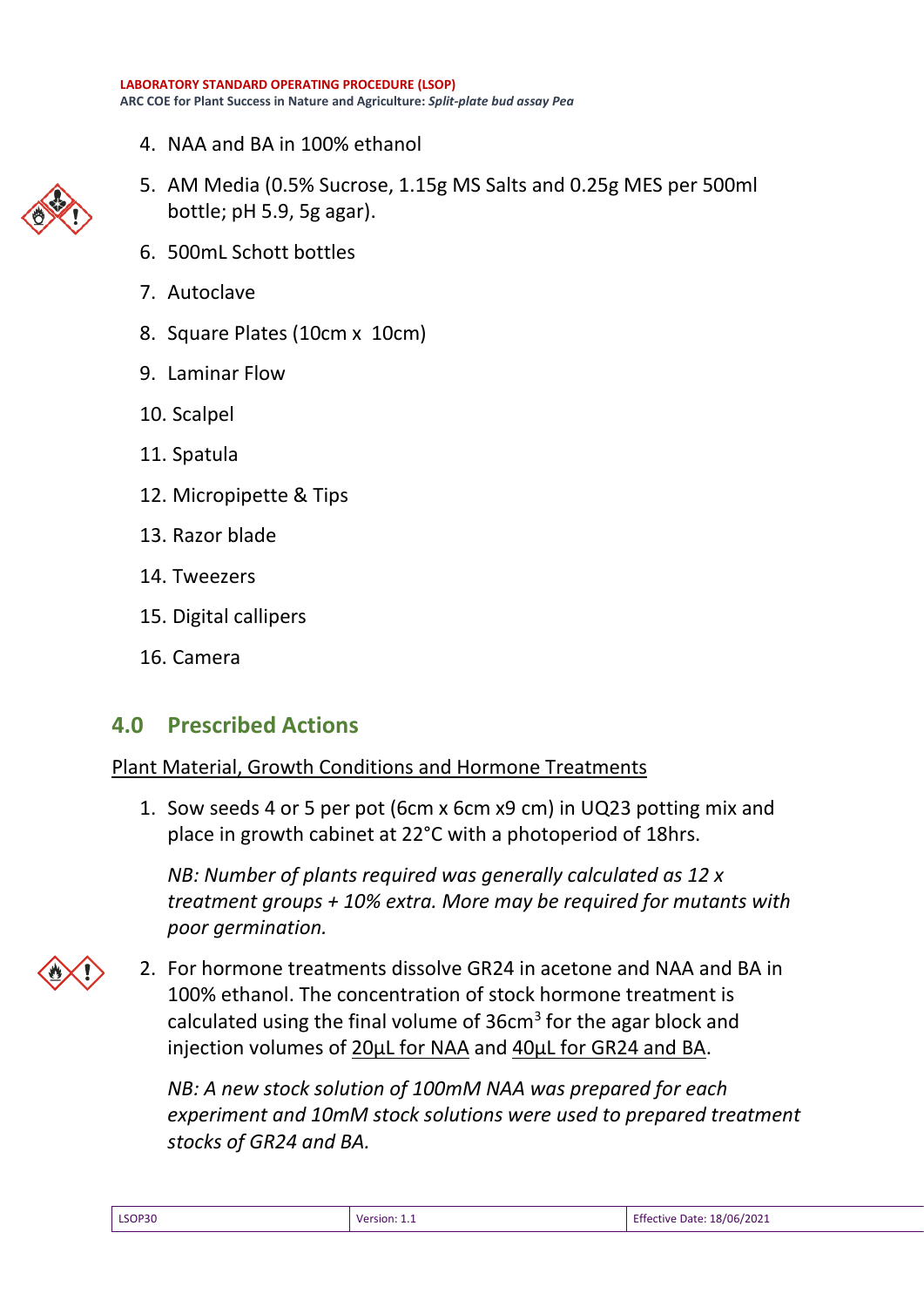#### Split-Plate Bud Assay Protocol

Preparation of Split-plates



1. Prepare AM media in 500ml bottles and autoclave. (0.5% Sucrose, 1.15g MS Salts and 0.25g MES per 500ml bottle; pH 5.9, 5g agar).

*NB: Generally 6 bottles of media were used per experiment giving 6 treatment groups of 6 plates and 12 nodal segments.*

- 2. Pour square plates (10cm x 10cm) to a depth of approx. 9mm (6 plates per 500ml bottle) and leave to dry open in Laminar Flow for 60 mins.
- 3. Cut a 2cm wide trough from the centre of each plate using a scalpel with handle to cut along lines of template and spatula to scoop centre agar out.

*NB: All agar needs to be removed from trough to make sure there are no bridges between the agar blocks*.

- 4. Leave plates to dry for a further 30mins with trough parallel to air flow in Laminar Flow.
- 5. Once dried, use a micro-pipette to inject either 20 (NAA) or 40 µL (GR24 and BA) of the treatment solutions into the centre of each media block (best to use template).
- 6. Resealed plates in plastic sleeves and leave for 72 hrs at 4°C to ensure the hormone treatment is evenly diffused throughout the media.

#### Excising the Nodes and Set-up of Assay

1. Excise nodes from plants 10 days after sowing. Use a single-sided razor blade and ruler to cut a 3 cm section (~1.5cm either side of node) at node 3.

*NB Only plants with fully expanded leaves at node 4 should be used to ensure the stem at node 3 has finished elongating and the ends won't push out of the media.*

2. Remove leaf and stipules using razor blade leaving only  $\sim$  10mm of petiole.

|--|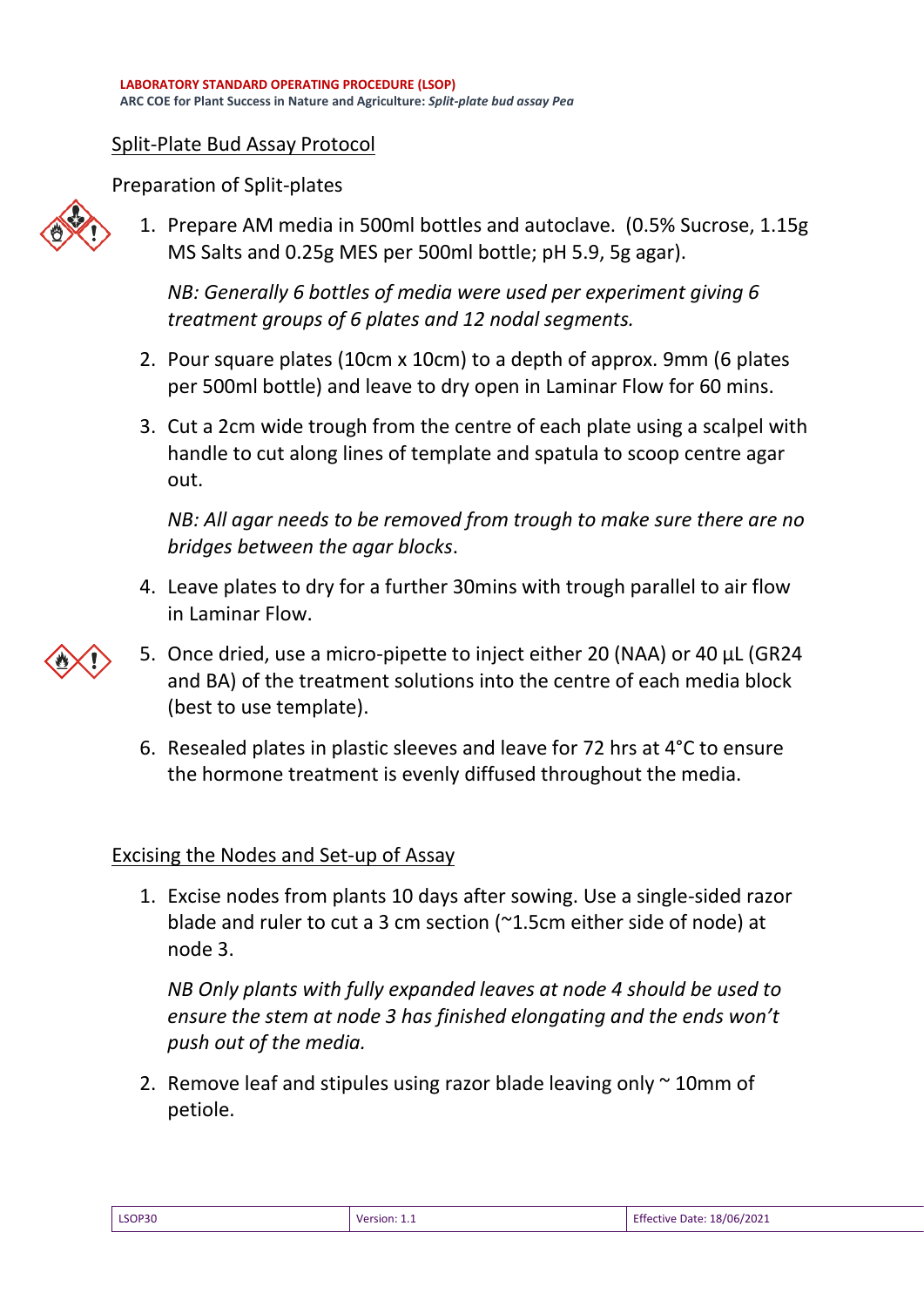3. Transfer nodal section to the prepared split plates using fine tweezers and position so that  $\sim$  5mm of the cut stem is embedded into the agar at each end. Two nodal sections should be placed in each plate.

*NB: This step should be performed as quickly as possible to avoid desiccation of the excised node and only the ends of the stem should come in contact with the media.* 

4. Place plates horizontal in growth cabinet under the same growth conditions as the original plants.

#### Bud Growth Measurements

- 1. Measure length of buds in a Laminar flow every 24 hrs (excluding weekends) for 7 days starting with initial length at 0 hrs.
- 2. Measure bud length using digital callipers from the base of the bud to 2/3 the length of stipules when visible.

*NB: Excised nodes should be excluded if the stem has elongated out of the media, the growing buds have come in contact with the media or nodal segment is contaminated.*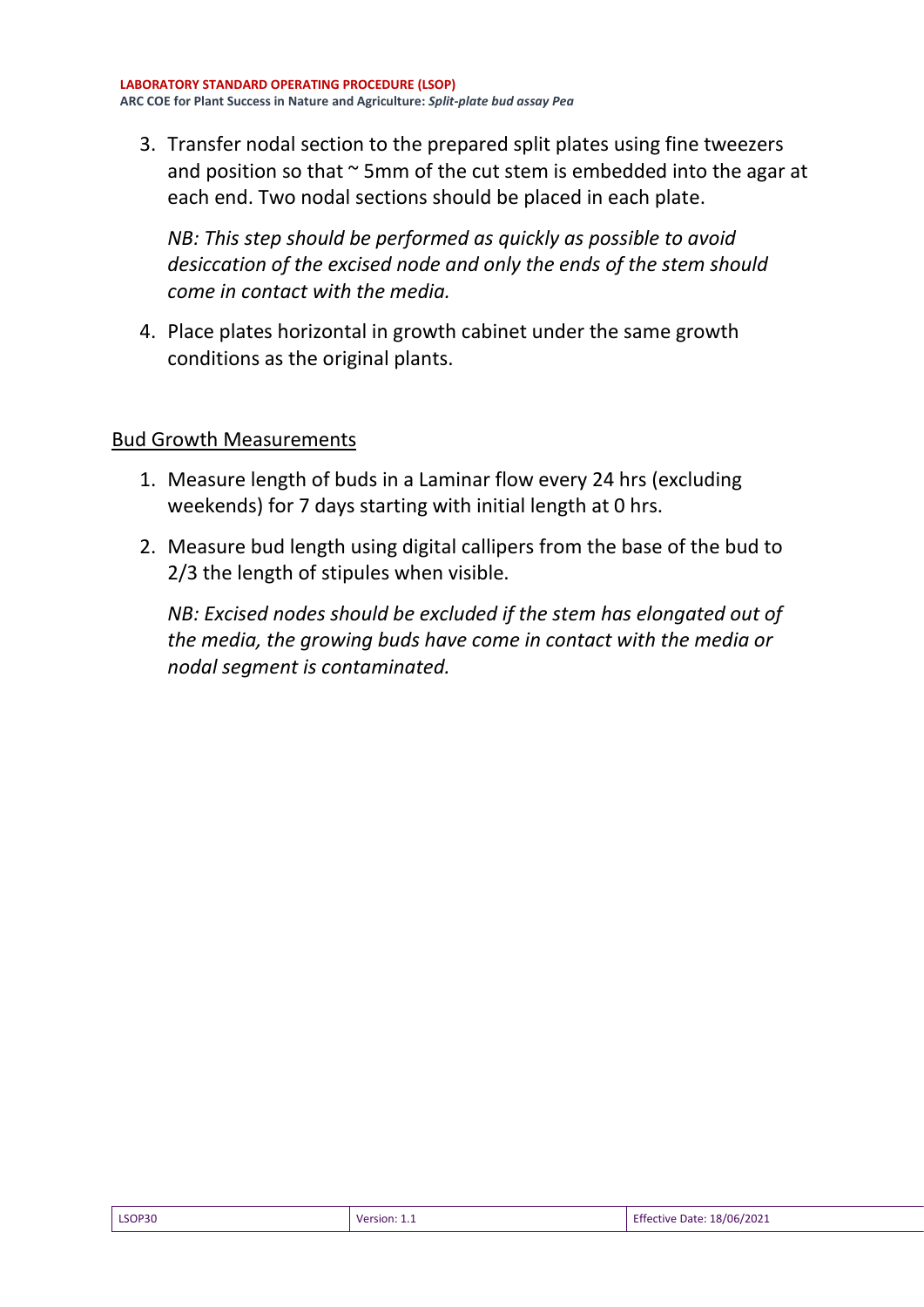**ARC COE for Plant Success in Nature and Agriculture:** *Split-plate bud assay Pea*

# **5.0 Appendix**

#### Recommended Timetable

| Week 1 | Thursday  | Plant Peas.                                                                                    |
|--------|-----------|------------------------------------------------------------------------------------------------|
|        | Friday    |                                                                                                |
|        | Monday    | Rotate Peas in growth cabinet.                                                                 |
|        | Tuesday   |                                                                                                |
|        | Wednesday | Make up media and autoclave.                                                                   |
| Week 2 |           | Rotate peas in growth cabinet.                                                                 |
|        | Thursday  | Pour plates and make split. Place in coldroom. (This can be done on Friday if<br>enough time). |
|        | Friday    | Inject hormone treatments into plates and place in coldroom.                                   |
|        |           | Remove plastic covers off Peas, rotate and water.                                              |
|        | Monday    | Water pots first thing in the morning.                                                         |
| Week 3 |           | Excise nodes and add to split-plates.                                                          |
|        |           | Measure buds.                                                                                  |

| LSOP30 | Version: 1.1 | <b>Effective Date: 18/06/2021</b>                                                                               | Page 5 of . |
|--------|--------------|-----------------------------------------------------------------------------------------------------------------|-------------|
|        |              | the contract of the contract of the contract of the contract of the contract of the contract of the contract of |             |
|        |              |                                                                                                                 |             |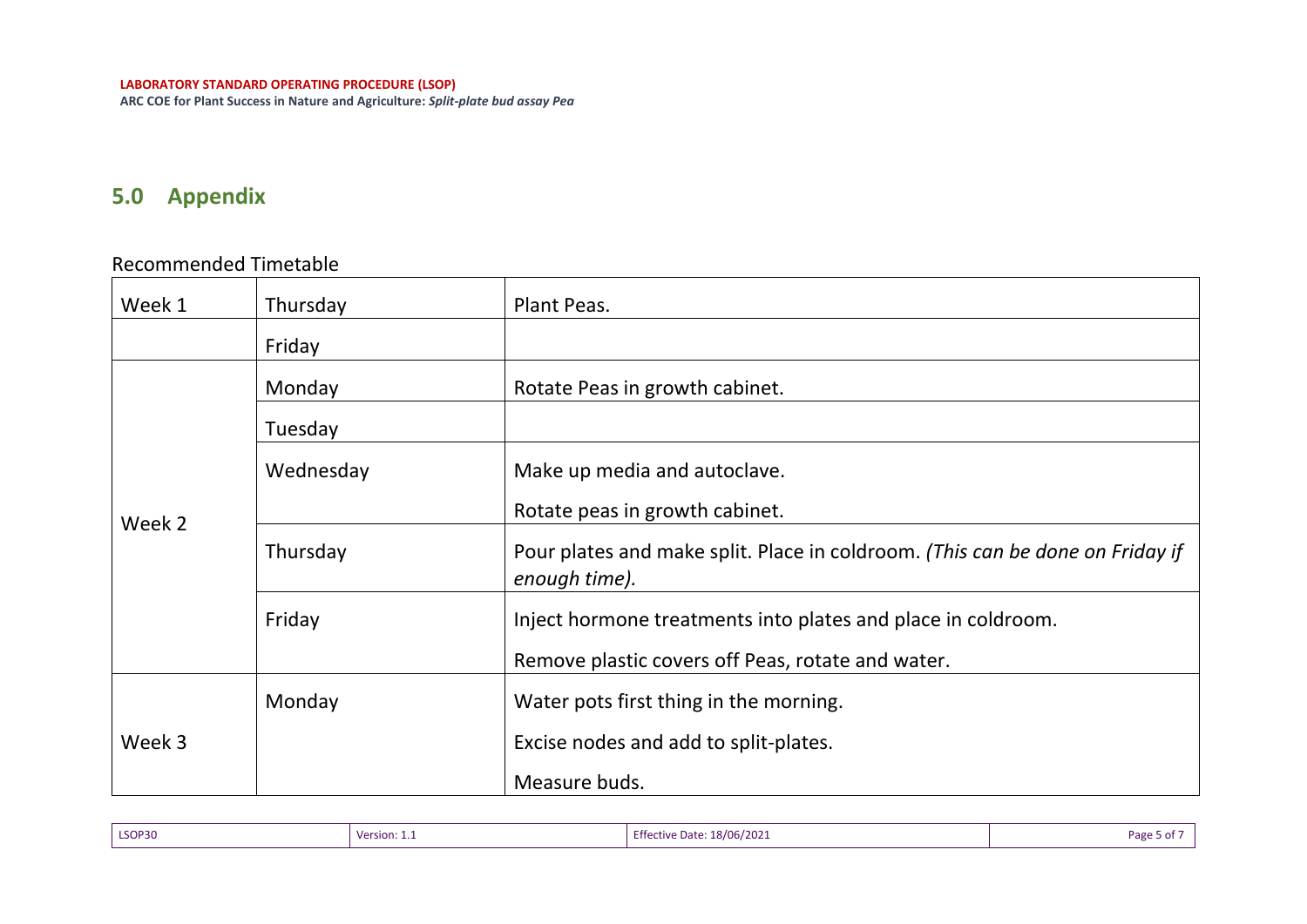#### **LABORATORY STANDARD OPERATING PROCEDURE (LSOP)**

**ARC COE for Plant Success in Nature and Agriculture:** *Split-plate bud assay Pea*

|        | Tuesday   | Measure buds.          |
|--------|-----------|------------------------|
|        | Wednesday | Measure buds.          |
|        | Thursday  | Measure buds.          |
|        | Friday    | Measure buds.          |
| Week 4 | Monday    | Final bud measurement. |

| LSOP30 | Version: $1_{\cdot}$ | <b>Effective Date: 18/06/2021</b> | Pag<br>9 b Ol |
|--------|----------------------|-----------------------------------|---------------|
|--------|----------------------|-----------------------------------|---------------|